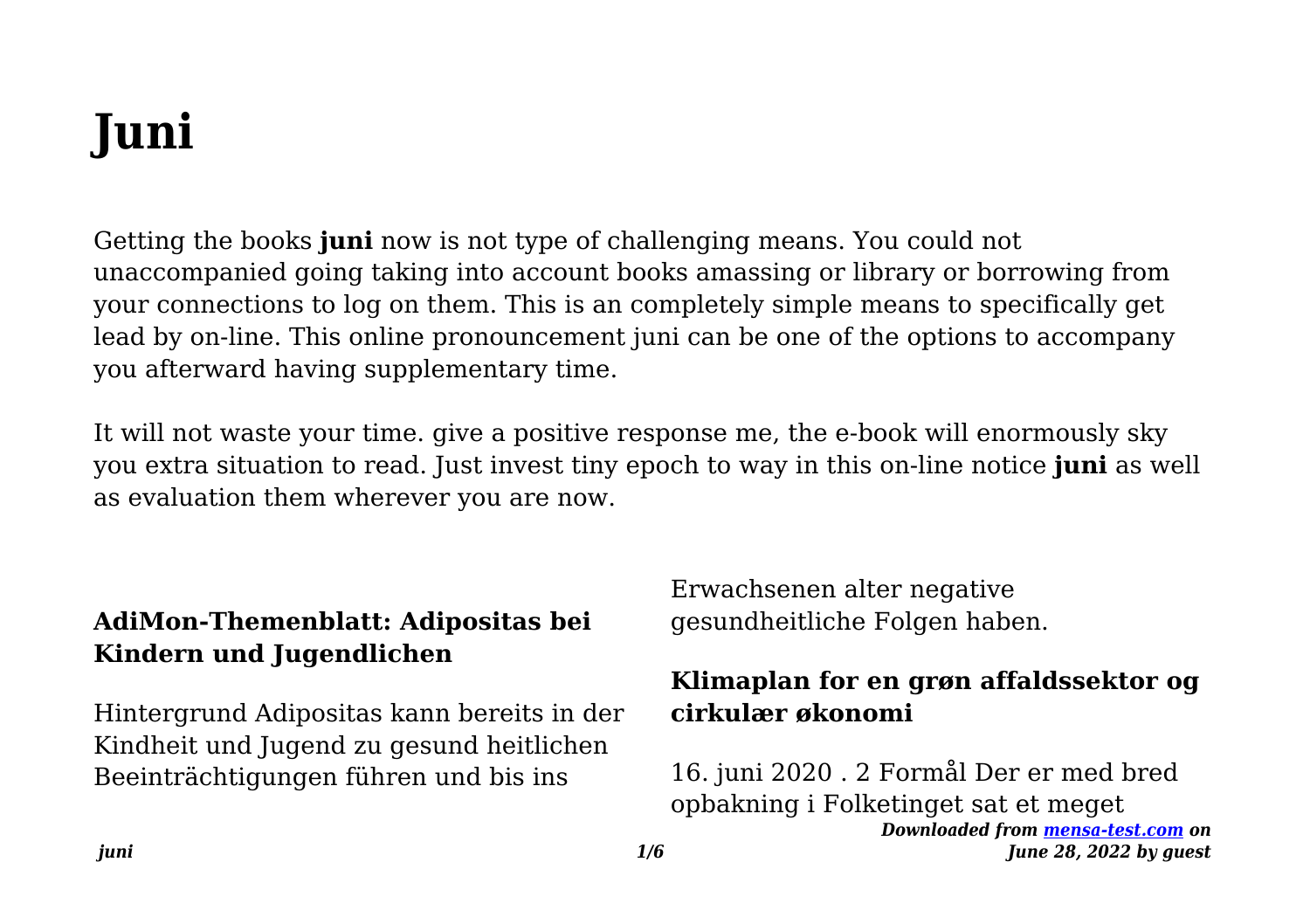ambitiøst mål om at reducere de nationale drivhusgasudledninger med 70 pct. i 2030 i forhold til 1990. Regeringen (Socialdemokratiet), Venstre, Radikale Venstre, Socialistisk Folkeparti, Enhedslisten, Det Kon-

#### **Verordnung 832.102 über die Krankenversicherung - admin.ch**

Krankenversicherung. V 3 832.102 a.18 aktive und pensionierte Bundesbedienstete, die nach Artikel 1a Absatz 1 Buchstabe b Ziffern 1–7 und Artikel 2 des Bundesgesetzes vom 19. Juni 199219 über die Militärversicherung (MVG) der Militärversicherung unter- stellt sind; b. Personen, die sich ausschliesslich zur ärztlichen Behandlung oder zur Kur in

## RICHTLIJN (EU) 2019/ 944 VAN HET EUROPEES PARLEMENT …

van 5 juni 2019 betreffende gemeenschappelijke regels voor de inter ne markt voor elektr iciteit en tot wijziging van Richtlijn 2012/27/EU (herschikking) (Voor de EER relevante teks t) HET EUROPEES PARLEMENT EN DE RAAD VAN DE EUROPESE UNIE, Gezien het Verdrag betreffende de werking van de Europese Unie, en met name ar tikel 194, lid 2, ...

# **Dantoto Kalender JUNI 2022 vers E**

'\$72 '\$\* 7 ' %\$1(%\$1(15 63 / 675(\$0 1\* .\$1\$/-81 mxq  $0^{\circ}$ .2892/\$ )5\$1.5  $*$  mxq  $0^{\circ}$ %2'(1 '8% 9 9 9 69(5 \*

# **Holzpreise aktuell & regional - LAND & FORST**

Holzpreise aktuell & regional Stichtag: 15. Juni 2021 Diese Holzpreisübersicht basiert auf den Preismeldungen der LWK-Forstämter aus allen Teilen

> *Downloaded from [mensa-test.com](https://mensa-test.com) on June 28, 2022 by guest*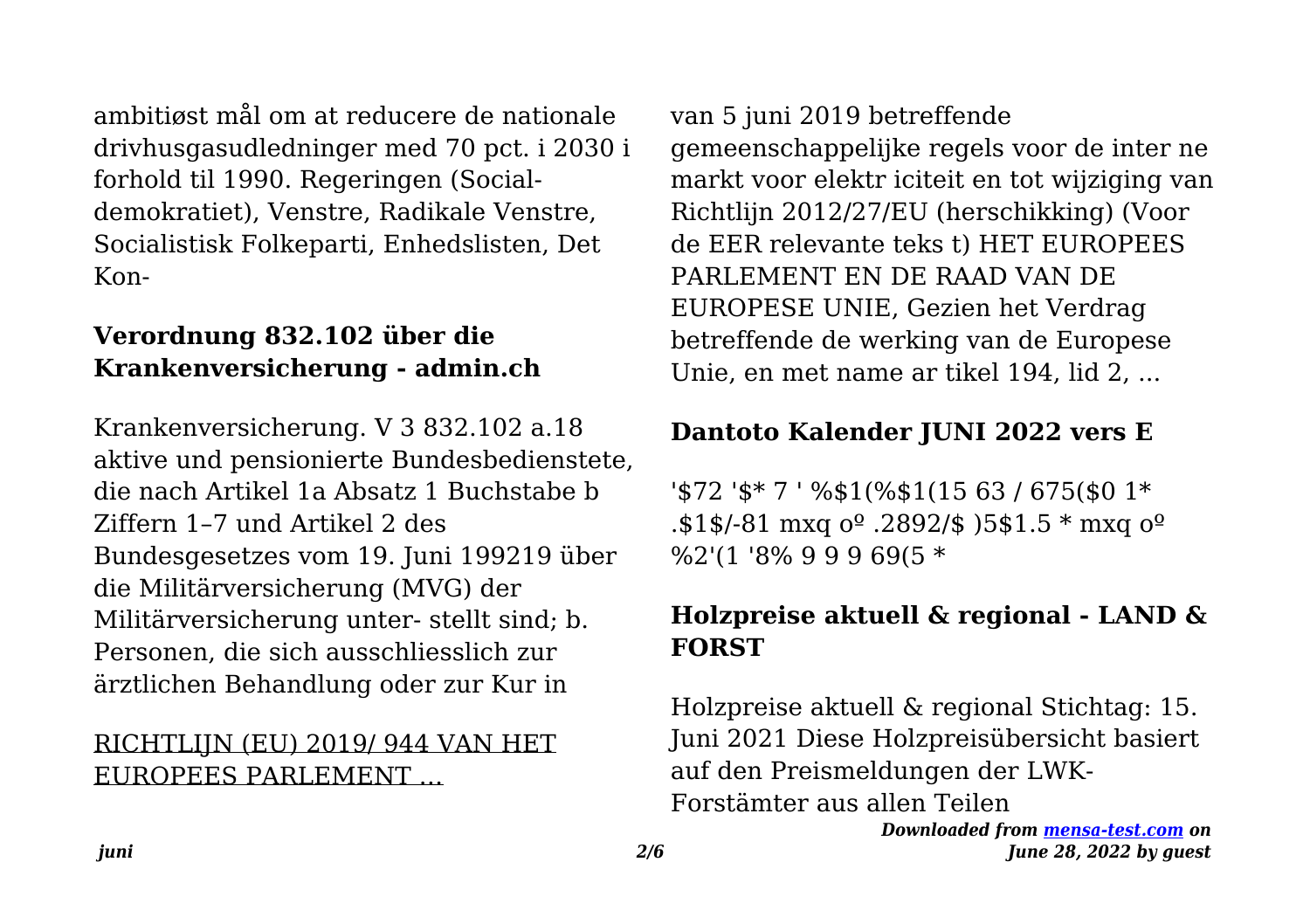Niedersachsens. Neben den Preisspannen erhalten Sie Informationen über die aktuellen Trends bei den wichtigsten Marktsegmenten.

#### **Dommerliste for DKK's udstillinger i Vejen den 17.-18.-19. juni …**

17.05.2022 1 Dommerliste for DKK's udstillinger i Vejen den 17.-18.-19. juni 2022 Fredag: International udstilling – Lørdag: Nordisk udstilling – Søndag: International udstilling FREDAG 17. juni – alle grupper INTERNATIONAL LØRDAG 18. juni – alle grupper NORDISK SØNDAG 19. juni – alle grupper INTERNATIONAL – kval. til Crufts Evt. reservedommer

#### **Niedersächsische Verordnung zur Absonderung von mit dem …**

Juni 2022 (Nds. GVBl. S. 364) Aufgrund des § 32 Satz 1 in Verbindung mit § 28 Abs. 1

Sätze 1 und 2 und Abs. 3, § 29 und § 30 Abs. 1 Satz 2 des Infektionsschutzgesetzes vom 20. Juli 2000 (BGBl. I S. 1045), zuletzt geändert durch Artikel 2 des Gesetzes vom 10. Dezember 2021 (BGBl.

#### Werkwijzer Poortwachter - UWV

Bij de geactualiseerde Werkwijzer Poortwachter van 1 juni 2021 Door de inwerkingtreding van de 'Wet arbeidsmarkt in balans' (WAB) vanaf 1 januari 2020, is de Werkwijzer Poortwachter aangepast. Zo zijn de re-integratieverplichtingen van de payrollwerkgever gewijzigd. Daarom zijn (in hoofdstuk 6) ook deze teksten veranderd.

#### *Verordnung (EU) Nr. 604/2013 des Europäischen Parlaments …*

und des Rates vom 26. Juni 2013 zur Festlegung von Normen für die Aufnahme von Personen, die internatio nalen Schutz

```
Downloaded from mensa-test.com on
 June 28, 2022 by guest
```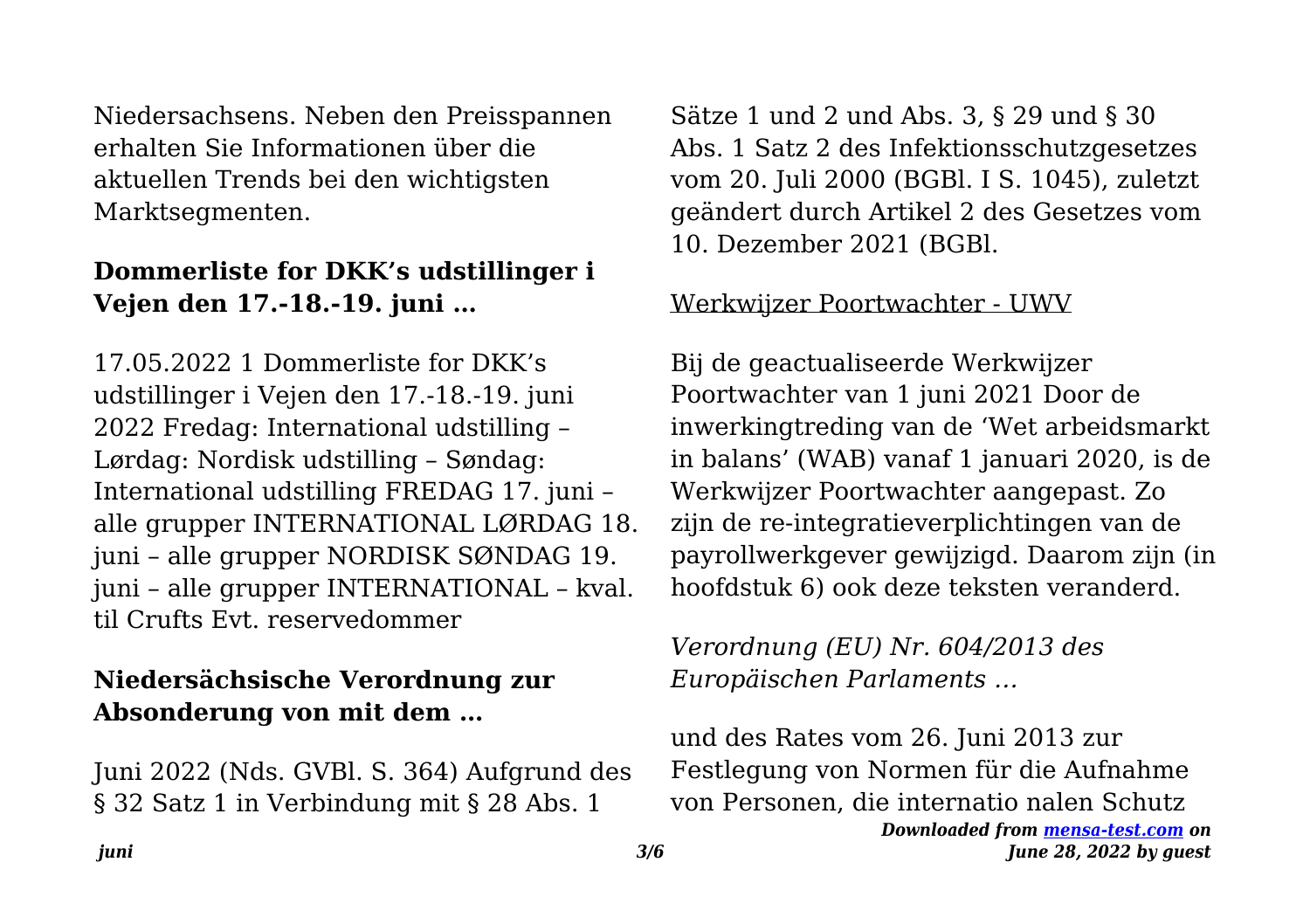beantragen (3) sollte vorbehaltlich der Ein schränkungen der Anwendung jener Richtlinie auf das Verfahren zur Bestimmung des zuständigen Mitgliedstaats nach Maßgabe dieser Verordnung Anwendung finden.

#### *Intensive Hafertage - diabetesDE*

Hafer Die Alleskörner, Patienten-Informationsblatt – begleitend zu einem Beratungsgespräch, Juni 2017, Seite 4 von 4 Die Schlüsselsubstanz: Das Hafer-Beta-Glucan Das Hafer-Beta-Glucan ist ein löslicher Ballaststoff, der in dieser spezifischen Form nur in Hafer vorkommt. Vom 10-prozentigen Ballaststoffgehalt des Hafers macht Beta-Glucan 4,5 Prozent aus.

*8. Ad-hoc-Stellungnahme 21. Juni 2021 Kinder und …*

Juni 2021 Kinder und Jugendliche in der

Coronavirus-Pandemie: psychosoziale und edukative Herausforderungen und Chancen Zusammenfassung Die Coronavirus-Pandemie greift tief in das Leben von uns allen ein. Kinder und Jugendliche sind

*Oerol Festival 2022 - vrijdag 10 juni 2022*

Oerol Festival 2022 - vrijdag 10 juni 2022 Versie: 17 mei om 15:47 MIDDEN 08:00 09:00 10:00 11:00 12:00 13:00 14:00 15:00 16:00 17:00 18:00 19:00 20:00 21:00 22:00 23:00 00:00 01:00 Dôbe Formerum Oost 22:30 Rijgen de Luwte 10:00 Shishani 14:00 Bahghi 17:00 Over de geur van vers brood en de schaal van de dingen 18:15 Over de geur van vers brood ...

#### **Kreisschreiben Nr. 6 - admin.ch**

Bern, 6. Juni 1997 . An die kantonalen Verwaltungen für die direkte Bundessteuer . Kreisschreiben Nr. 6 Verdecktes

> *Downloaded from [mensa-test.com](https://mensa-test.com) on June 28, 2022 by guest*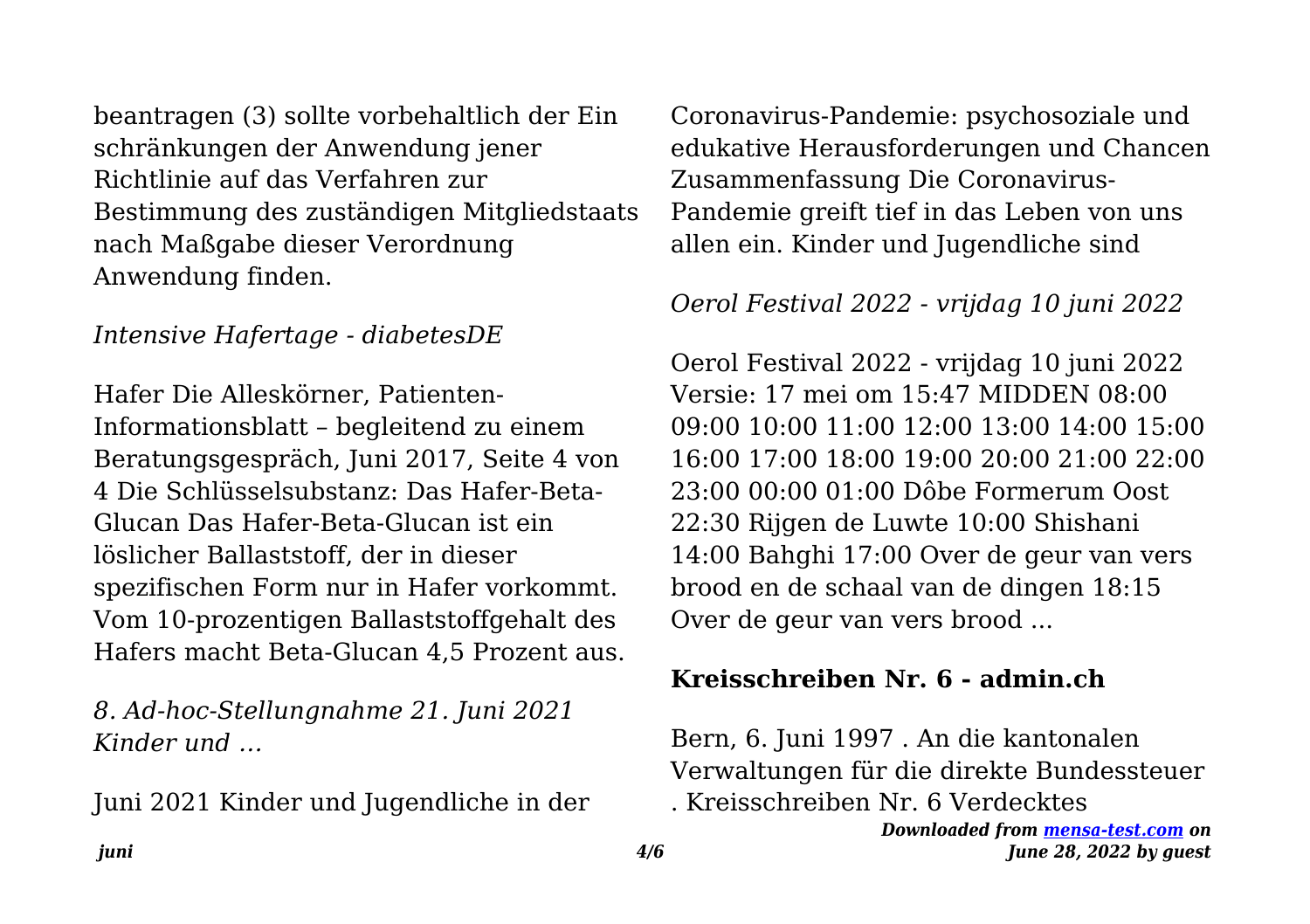Eigenkapital (Art. 65 und 75 DBG) bei Kapitalgesellschaften und Genossenschaften 1. Einleitung Zwischen den Beteiligten einer Gesellschaft und der Gesellschaft selber können sowohl ver-

*Tabel 1: Den kommunale pris- og lønudvikling, 2020 2025 …*

Tabel 1: Den kommunale pris- og lønudvikling, 2020 – 2025 (service-PL) Vægt ifølge regnskab 2020, drift (pct.) 2019/2020 2020/2021 2021/2022 2022/2023 2023/2024 2024/2025

Cryptocurrencies: A Guide to Getting Started Global Future …

Apr 28,  $2021 \cdot 2.1$  2.2 2.3 There are, however, a handful of privacy coins that enable private blockchain transactions. Block explorer A block explorer – a website that tracks all the

## **Beamforming and TM's in LTE - Rohde & Schwarz**

MIMO and Beamforming Technologies Beamforming basics 1MA186\_2e Rohde & Schwarz LTE Beamforming 4 Simply stated, the receiver receives the signal y that results when the input signal vector x is multiplied by the transmission matrix H. y  $=$  H  $*$  x Transmission matrix H contains the channel impulse responses h nm, which reference

#### **43126296**

Title: 43126296.indd Author: anagtegaal Created Date: 6/4/2022 10:23:24 AM

#### 1254 Ishihara Instructions - Stanford University

Ishihara Instructions The Series of Plates Designed as a Test for Color Deficiency